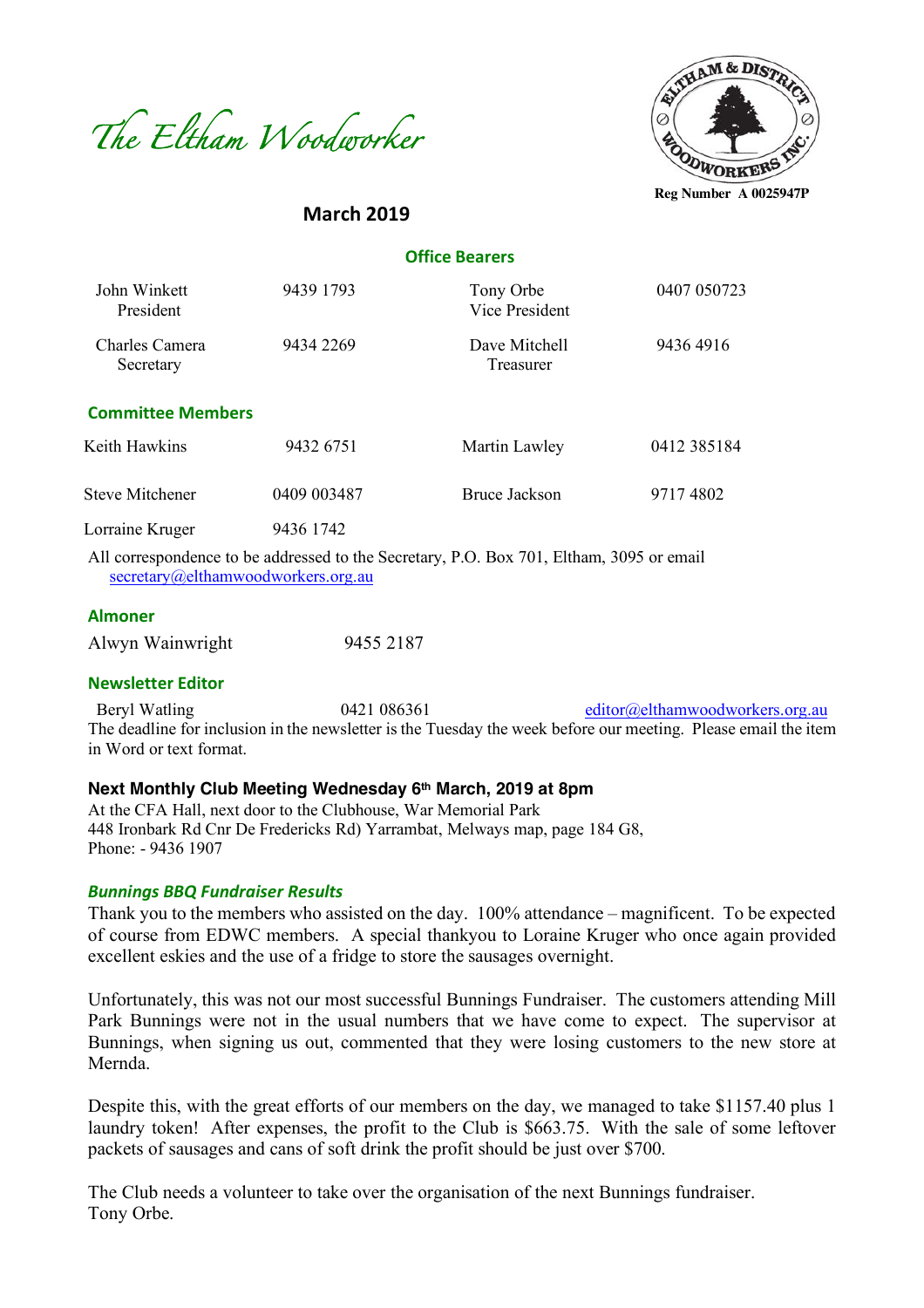## *Special Report – Visit to Leith Park Men's Shed 13/2/2019 - Steve Mitchener*

I was approached by Barry Lay to come out to the Leith Park Men's Shed and teach one of the fellows there how to use a Scrollsaw. Always loving a chance to show off my skills on this versatile machine, I accepted. Barry told me this gentleman was 100 years old, and keen to learn. (Well, I know straight away I only believed one of these two facts to start with.)

On the appropriate date I gathered my required equipment and headed off to Leith Park. I gathered Barry up just after I entered, and we drove up to where the men's shed is located. At the shed I was introduced to Bill, another Leith Park resident who worked in the men's shed. From there the three of us made our way the short distance to the residence of the gentleman I was there to instruct.

Don was a small fella, compared to my bulk, and the most affable bloke I had ever met. Barely had he said hello, and he was offering us a cuppa and a biscuit. (I hadn't done anything, but I was being plied with food and drink. I am really liking this!) Whilst we were sipping our tea, he produced the card he got from the Queen congratulating him on his centenary. Now I believed two facts concerning him!

After the cuppa we went back to the shed and checked out the machine. It had been donated by the estate of Ivan Jones, a long time member of EDWC. It had seen some use, but was in good condition, and worked well for a "cheapy" machine.

I quickly set it up, tensioned it properly, squared it up, and did some quick little cuts. Then I ran through what Don needed to know to operate it safely. I could tell by his questions that he really was eager to get down to it. Bill and Barry were planning where to build a small table so they could set him up and let him get to it.

I left him with some prepared materials, and a small pile of easy patterns to copy and use. As I was thrust out the door, I felt my time at Leith Park was at an end, as I had served my purpose. But that's O.K., there's another scroller out there now….. my work is done.

## *Hand Tool Workshop - Martin Lawley*

Today was the first workshop for hand tools. It was well attended with everyone being able to take part in the sharpening and setting plane blades (irons as some of us would call them). The most important part was nearly everyone bought one or two of their planes in see how to tune the base and set the plane up for use. Next month we will carry on with the correct way to use a plane and also demonstrate the sharpening and use of chisels. If time permits we will start the way to cut or rather chop a mortice.

Wes brought in several different planes one was interesting as it was a Kunz, one of the main differences is that the blade is adjusted by two knurl nuts similar to a spoke shave and the blade is a lot shorter than a Stanley no4 (Bailey) and a lot lighter. As well as the planes Wes also brought in a sharpening system, which I would like to see again, as one could set the correct angle required for the grinding process before the honing process. I did bring in a Vertas honing jig, which can be set for many different angles.

Lorraine also brought in a plane which was a German jack plane the main feature about this plane is mouth which is situated forward of centre which gives this plane a great balance and an unusual appearance but a good hand position in the working of the plane.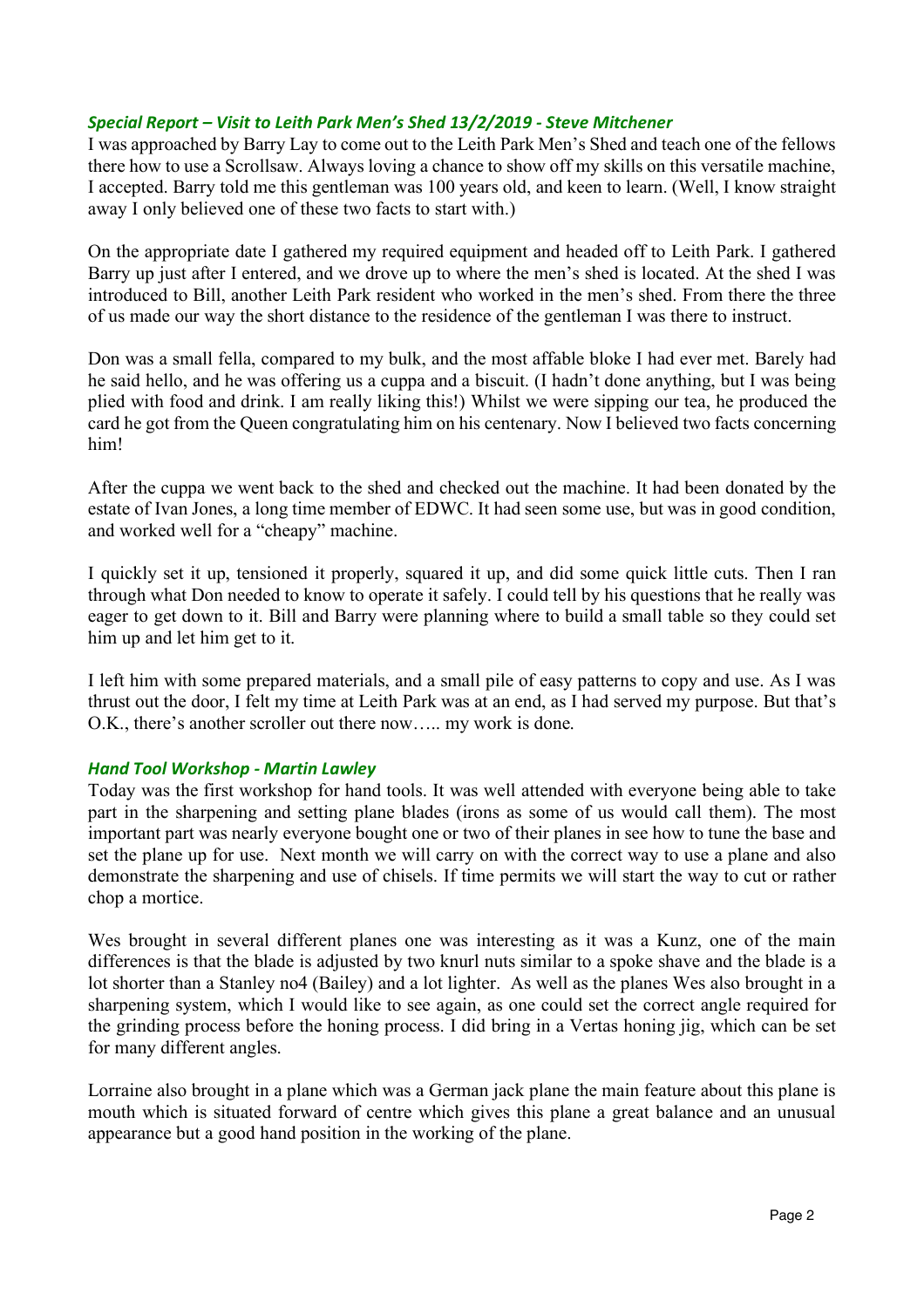Tony brought in a no7 jointer (trying iron) plane which is the first on that I have seen for long long time and it is a long plane. We had quite a few different types and makes of planes the members brought in, which was great to see.

The next Hand tool workshop is on the 4th Monday of March 25th I hope to see you there.

### *Around the workshop – March 2019 - Charles Camera*

It has been a busy time for committee members that are involved with new member applications and processing. In the last couple of months, we have welcomed Vincent Galante, Ron Rowe, Iraj Maghasedi, Agostino D'Alfonso, Robert Leenders, Jim Stockton, Russell Wanklyn, Andrew Snow, Matthew Clarke, Peter Goddard and Shirley Dwyer. Several more are in the pipeline. This is a particularly large number to put through our strict machine competence and safety training at the one time with thanks to Dave Mitchell and Martin Lawley who shoulder most of the burden. Opposite is "newby" John Leenders with his first project.



Our expanding numbers is a great change from some years ago when we had a steadily declining membership, typical of woodworking clubs throughout Australia. The general decline has no doubt been exacerbated by the stunning rise and popularity of the Men's Shed Movement which in contrast has had spectacular growth. EDWC has been proactive in regards to recruitment and we have a generally younger and overall more diverse cross section than most woodworking clubs. In addition, our activities span a much wider field of crafts than most clubs that are often more inclined to be focused on single interests such as turning or cabinet making. What other club offers turning, scroll sawing, pyrography, carving, instrument making and toy construction?

One of the constant struggles for members is obtaining quality timber. We recently however had an opportunity to acquire chainsaw milled, air dried slabs from a large collection belonging to a local woodworker. The owner has been forced to quit most of his stock and it was a rare opportunity to acquire large pieces of a variety of species of mostly very good quality wood and at low prices. The seller, Brian, may still have some availability and invites inquiries on 0409 024 482. Opposite is Barry Lay and Brian in front of some of the timber, discussing a lifetime in woodworking.

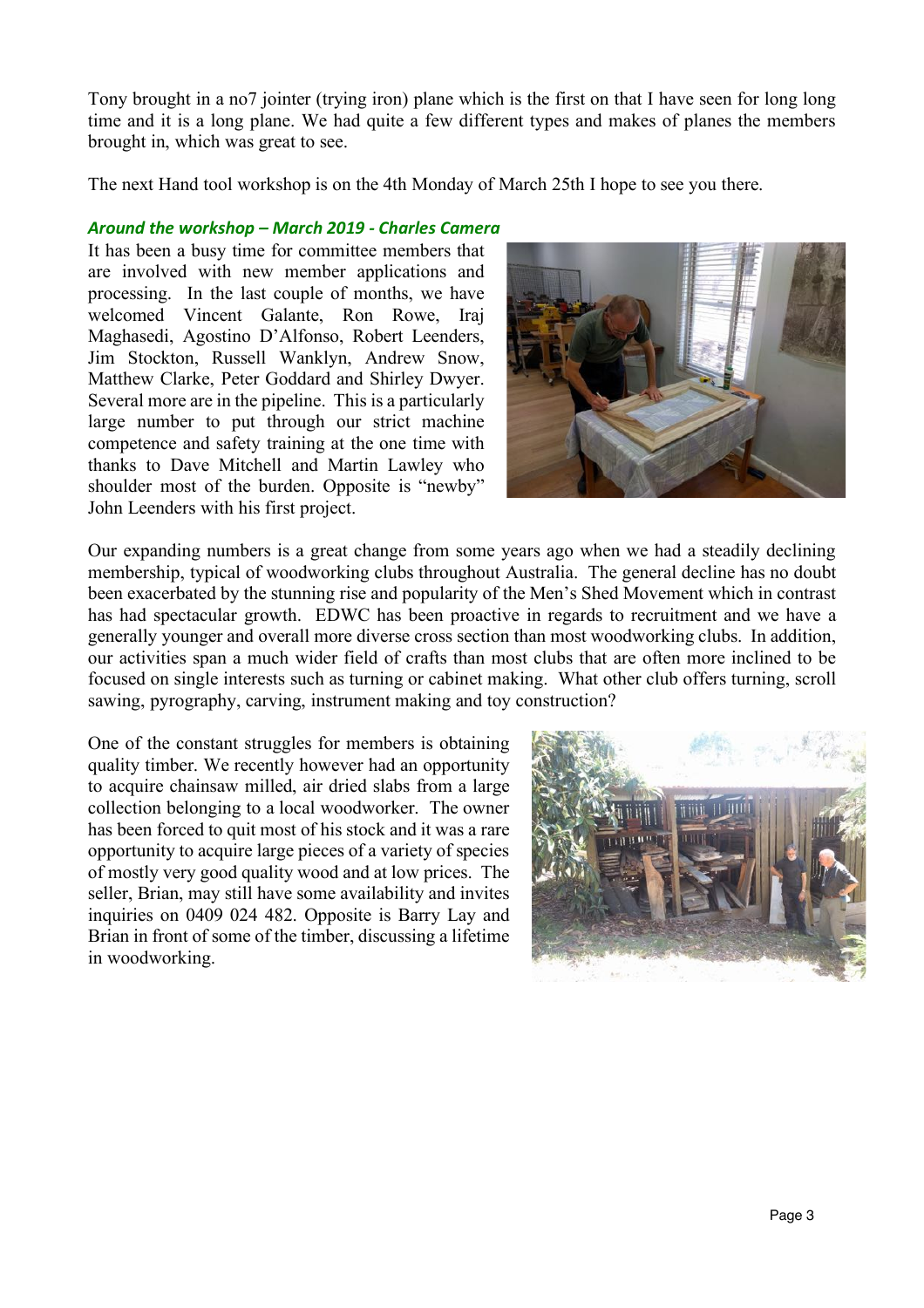

Sadly, many of us have lots of seldom used hand tools languishing at home and of this I am certainly an offender. Martin Lawley has begun a program to increase interest, knowledge and skills in hand tools with the first attendees in the photo opposite. Martin believes that hand tools are often not considered for smaller tasks and in using machines the setup time and fuss is often far more effort than the quick application of a finely tuned hand plane or hand saw.



Inspired by Martin's enthusiasm I have begun sharpening and tuning all my planes – after going through them I realised that over the years I have collected more than 19 and that's after giving some away. Many are wooden planes I bought on weekends in Beijing whilst on work assignments. Buying them was irresistible even though I thought little about their usefulness as they looked nice and were very cheap. Some of the models looked very similar to the very expensive and excellent locally made HNT Gordon models https://hntgordon.com.au/ but I never imagined that they would be nearly as good until my recent effort to fettle and sharpen them proved otherwise. I urge everyone to try using really sharp planes, chisels, spoke shaves, scrapers etc and discover another dimension to woodworking and best start with Martin's workshops.

Next Wednesday's meeting will feature a talk by one of our members, Alwyn Wainwright, who will recount his experiences using the Gifkins Dovetail jig. The club has recently acquired one of these (Australian made) wonder jigs which will be of great interest to box makers. They are also applicable to some smaller cabinet making projects.

#### *Carving Group - 1/2/2019 - Steve Mitchener*

We had a big and busy group today, and all working hard on their various projects. (When all the talking didn't slow them up and affect their concentration!)

Sandra was starting a new project. Making a sitting Pelican from a section of log. There was some discussion as to how to utilise the log, and resizing the photograph to suit the proportions of the log won out. Sandra sketched the shape out, and after bandsawing the excess off, started the shaping.

Maike was hand shaping her seal with file and rasps. And quickly realising what a big task it was.

Batoul was sorting out a stylised standing Cormorant onto a piece of Powton with Sandra's assistance. There was discussion about whether it was a penguin as Batoul claimed, or a cormorant. With the large webbed feet and elongated neck, Sandra and I won out with the Cormorant. (*Got to know your animals!)*

Page 4 John Leahy was working on his Y shaped walking stick. Neil was refining his three legged stand.

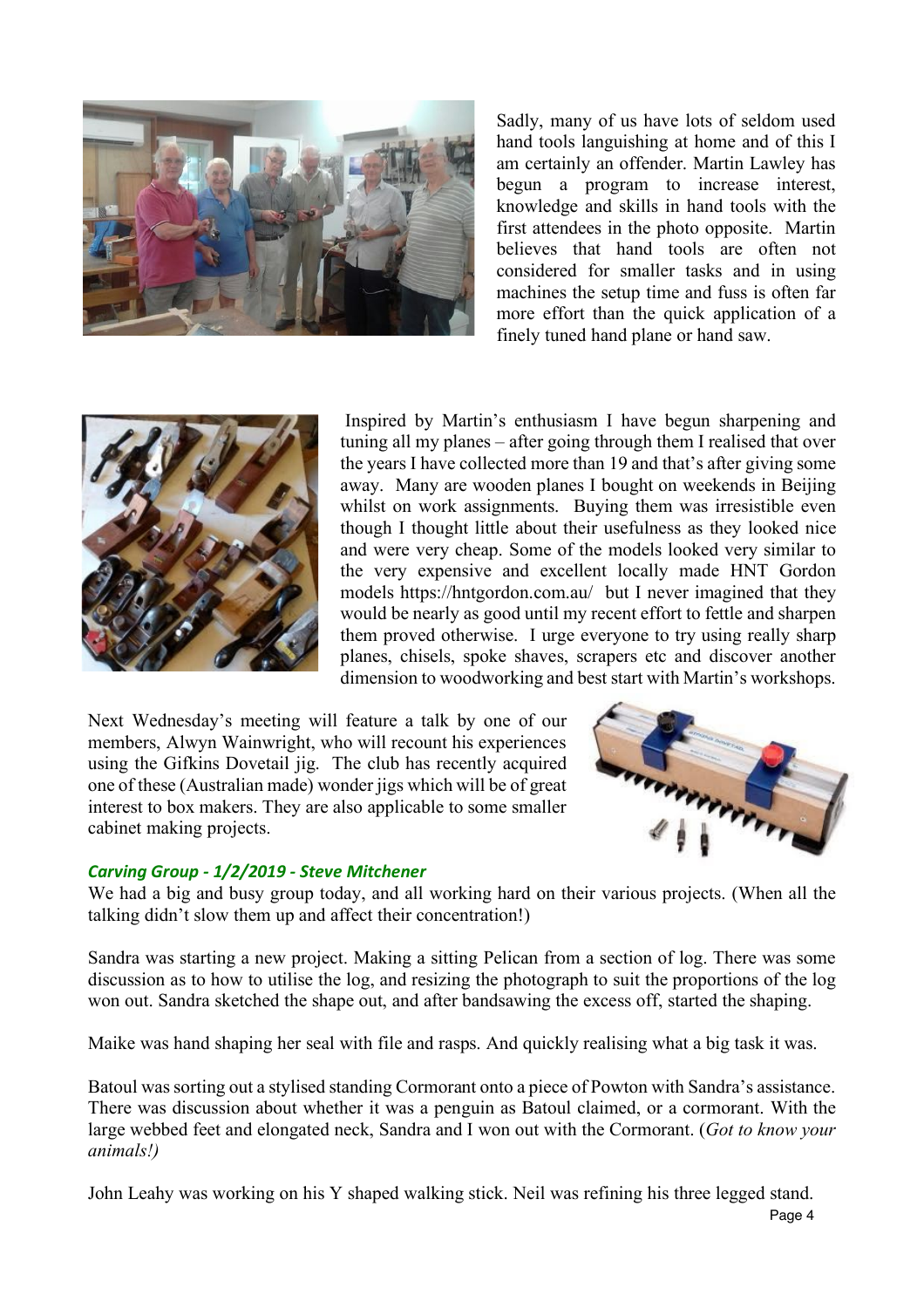The Nomad was working on his small version of the Fairfield Dog. And it's really starting to take shape and look the piece. (*And for those following the saga of Skittle, the fat legless bird: The poor bugger didn't make an appearance today, much less rate a mention in the conversation*.)

Rod decided to give his relief carving of a lazy bear a rest today, and tackle a more challenging project. I had brought along some Kauri Pine, the plans and patterns for my tall standing Gnome for Rod to try. Rod launched into the new project with enthusiasm, he marked out, bandsawed the shape, and took to the chisels. By then end of the day it was really taking shape, and Rod had learnt carving a small detailed piece is quite a challenge in itself.

In the few quiet moments between talking, advising and writing notes for this article, I worked on a short pudgy Gnome with peaked cap. He is nearing completion, so I have also started a tall Gnome with a different style of hat, and plan to give him moveable arms. (*Another first for a carving from this group.*) Just love a challenge, don't we Rod?

## *Scrollsaw Group – 2/2/2019 - Steve Mitchener*

I wasn't expecting a big group today, having already received apologies from Maike, Beryl and Roz. All busy handling the essential chaos of life, no fun for any of them today. And my new recruit, also female, had also sent an apology as she was physically incapacitated and couldn't make it either.

But the talented ladies were well represented by Jennifer, who was with us cutting gaming pieces and 3D tokens for her home-made game. I believe it's based on a Scandinavian game, and looking at the intricate and detailed layout pyrographed onto the board, it's too complicated for an old wood worker like me.

Graham worked on more rings for his bottle holder, and then went back to working on a stand-by piece in the way of a trivet.

Tony was cutting out some full size compound cut Christmas decorations on the Club's Delta Scrollsaw. Carefully cutting the internal cuts, then cutting the external cut, then rotating 90 degrees and repeating, gave Tony some very credible 3D pieces plus bragging rights to take home.

I was compound cutting the last six chess pieces in a set I started a few years ago. Now I have finally finished those, I now have to make a chess board. But to round out my day, I cut some delicate topsyturvy pieces in 3D style, and finished off cutting some small flat geared wheels for another project sitting at home on the creative back-burner.

## *Box Making Group –Steve Mitchener - 6/2/2019*

A very busy group today, with Sandra fitting and assembling some small drawers she had started in 2018. (*Seems strange writing that, it's only been gone 5 weeks, and it seems so long ago already. Or is it only me?)*

Steve Hood was working on his big dovetails for the sides of his box. Having only finished one last session, the now more experienced dovetailer finished the other three today without a problem. Just needs to refine each of them slightly to get the nice tight gapless fit that all dovetail makers aim for.

Paul was machining and cutting some Tassie Oak to form the carcass of his box, and also working on some Apple Wood (we think) for the lid. The base insert will be a non-descript piece of ply, hardly worth mentioning.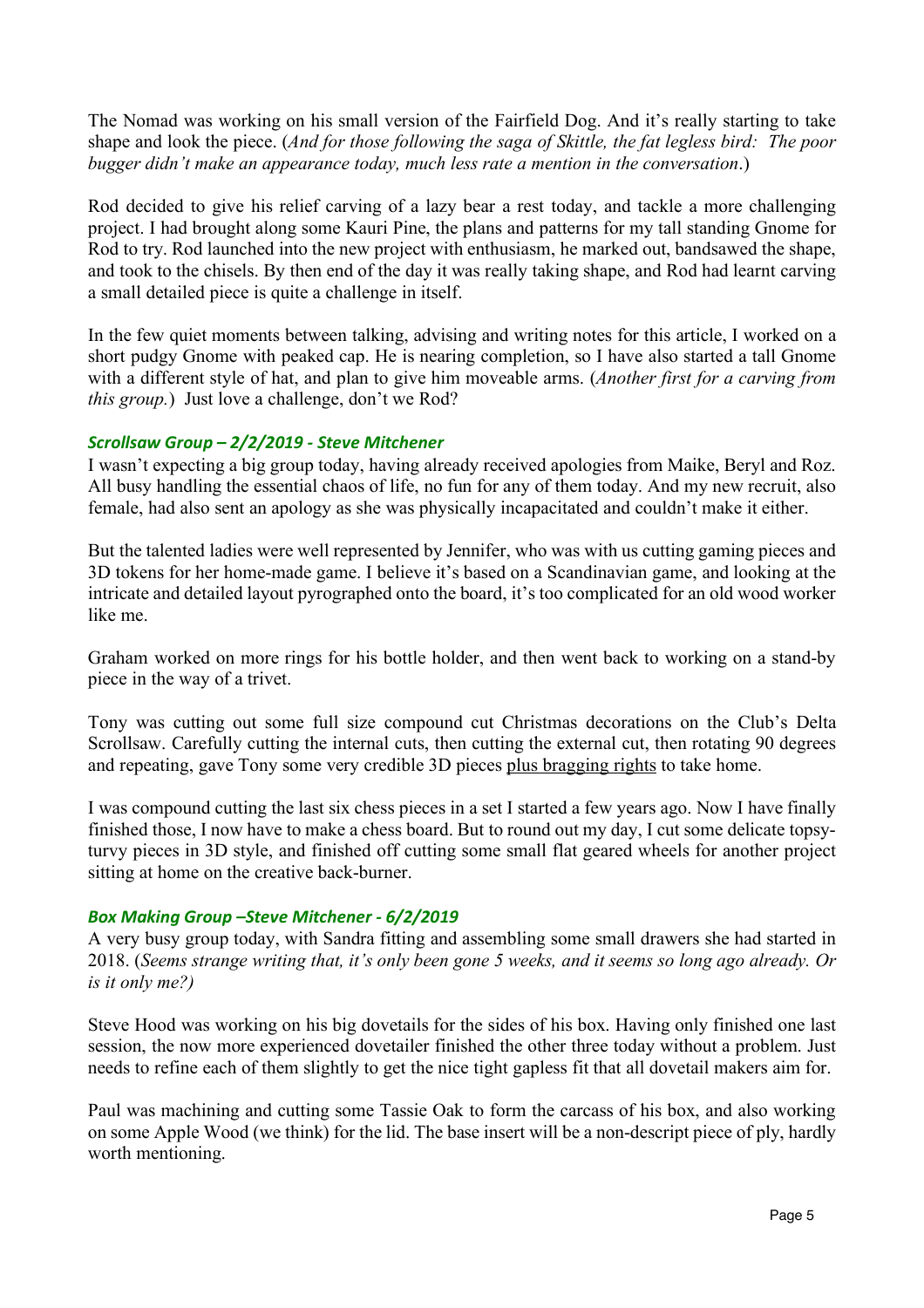And Frank Camera joined us for a while to machine up various recently purchased timbers to enable him to make boxes up at home. He had a couple of very nicely patterned pieces of Pear Tree for this purpose when he left.

Bernie was along to practise his skills on a small box. Started off with some dark wood, ran a slot for the base, then cut it up to size to make a small square box. Cut some Tas Oak with a mitre on the table saw, docked it to length to use as contrast angled corners longer than the sides to give it four little legs. While this was all drying after gluing, Bernie consulted with me how to do a lid. I suggested a series of quadrants cut from the rough edged piece he had for this purpose.

Bernie worked out the size and shape of the quadrants and carefully cut them on the Scrollsaw. (This caused minimal damage to the thick bark edge which was to be the feature of the lid.) This left Bernie with a little sanding to do before gluing the pieces together and fitting the 'drop in' flange to the underside thus completing the project. (*The final step is actually the finishing, but I enjoy the actual construction of a project more, so finishing doesn't count with me*.)

And while all this was going on, I managed to find a couple of hours to carve away at a couple of my little Gnomes. I had finished the dude with the cap (*see carving report 1.2.2019 from earlier*), so I completed the detailing of the Gnome on the Throne, and did some work on the currently arm-less Gnome which is next in the series. Wood work is so much fun!

## *Carving Group - 15.2.2019 - Steve Mitchener.*

It's been a busy group today, many different people rushing about doing all sorts of things. For a start, we had Rod working on his Gnome. Throughout the day I suggested strategic improvements, and Rod beavered away to incorporate them. At the end of the session, he had a very presentable Gnome requiring a little sanding to finish it right off.

Sandra spent most of the day helping Batoul, and sorting out some layouts on her own projects. Details of which I neglected to note, that's how busy it was.

Neil worked on his incense burner for a while, then went to the machine room to work on his cello back in Cedar. This is one of those "ongoing projects" all we busy woodworkers have in our lives.

Alwyn started another Angel in Jelutong. Said he had done it before several times. Then Maike chimes in that she had purchased one for a dollar at her local Op Shop. (*I have sighted the Angel in question, and as it is unsigned, we can't be sure it's one of Alwyn's. But what are the chances?)*

Dave the Nomad was here, but Skittle was still in the shed. Dave showed us his finished Fairfield Dog, and it looks absolutely great. I have asked him to bring it to the next meeting for show and tell. He then used the heat bender to shape some ply to make a salad fork, and clamped the pieces up in a shaped jig to dry out.

John Leahy was working on a small wood spirit carving to use as a handle in another of his walking sticks. Using a smaller spirit made by Max Jensen as a model to work too.

Maike was shaping her seal, and making some visible progress.

Batoul was working on her Cormorant, that currently looks like Daffy Duck on steroids. (*It's even uglier than the fat birds that were the rage here last year.)*

Maurice popped in after lunch and worked on a spoon. I managed to spend some time carving details into a Musk Ox Family, and working on the next Gnome I am making. So much going on, and I am glad to be here to see it all.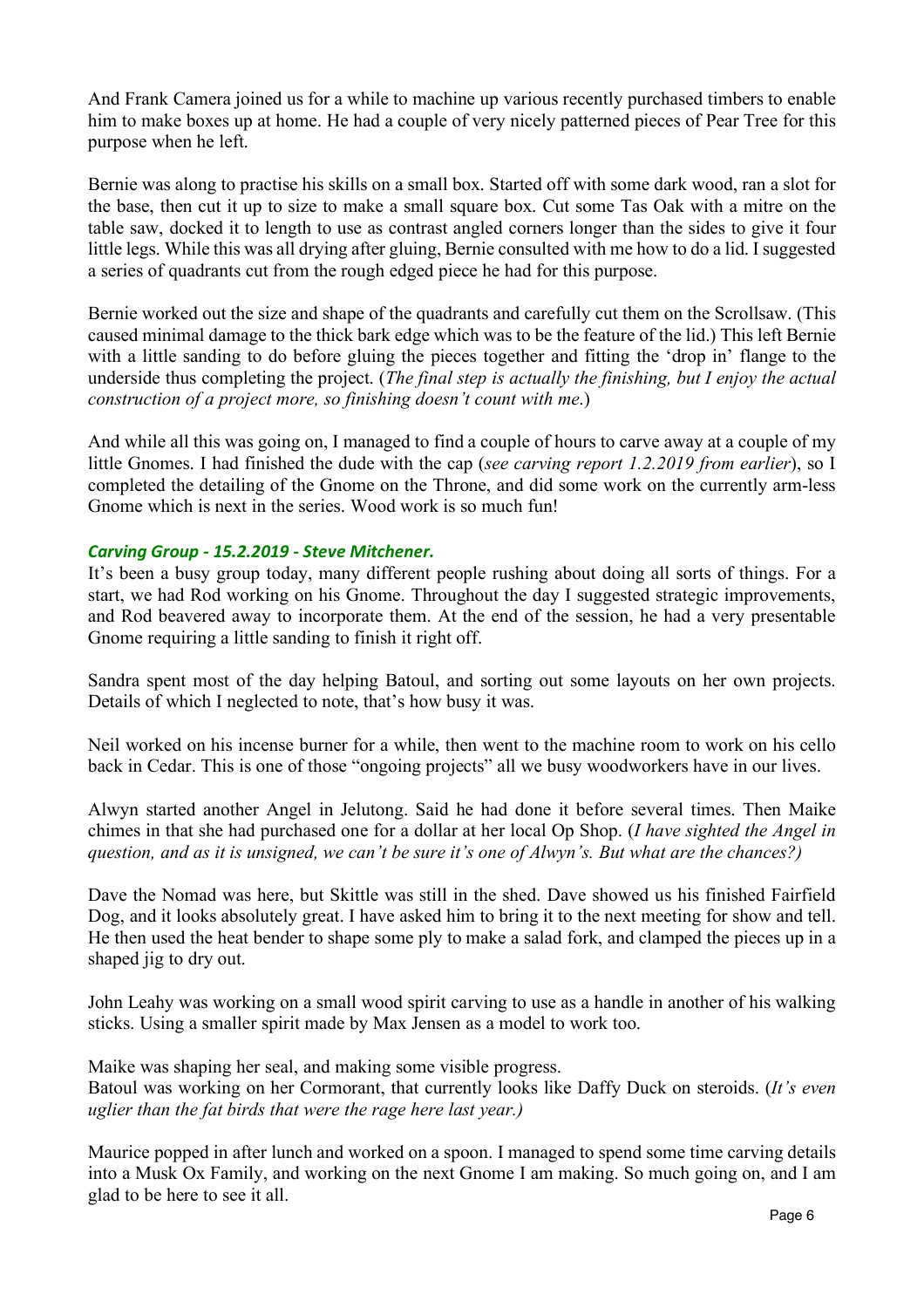## *Box Making Group – 16/2/2019 - Steve Mitchener.*

I managed to get here early and start on some more detail carving on my Musk Ox family. If I keep chipping away, I will get them all finished.

I was soon joined by Steve Hood who was cutting rebates for the base in the side of his dovetailed box. It proved a little tricky because he hadn't allowed enough depth of timber under the dovetails to accommodate the slots. But as usual, I had the answer to the problem. And when it's assembled, noone will know what we did or how we did it. Clever us!

Tony assembled a small Huon Pine box that will have a stepped rebated base, and a nice contrasting Myrtle top. It will look very nice when finished.

John Mentha was here flattening a circular Redgum top for a small coffee table.

Barrie Cole visited for a while to gather some advice and suggestions. (Just as well I have copious quantities of both on hand.)

Maike worked with me to make and fit a frame to a carving of a Koala in a tree. It was a high relief carving, and some assistance from me was required to ensure the Koala sat just right in the frame. And the finished result was so good, Maike cut up some timber she had brought along to prepare for framing of her glorious Pyrographic works.

Paul dropped in to collect some timber for Healthability projects to work on at home.

And Bruce dropped in to drill a hole. Urgently required for a family project at home.

And just as we were about to close shop for the day, David and Janette Green popped in to machine up some timber. (There was some urgency, as it was a job Janette wanted done, so David was 'under orders.) So, I carved a little more and chatted to Janette as she knitted, while Dave laboured away in the machine room. And when David had finally finished processing his repurposed timber, we all packed up and went home. Everybody was happy.

# *Pyrography Group - 24/2/2019 - Steve Mitchener*

I knew it was going to be a small group today, and as Beryl pointed out when she arrived: "it's a case of quality, not quantity." (*I'll go with that.)*

We had a short visit from Shirley, our newest group member, who popped in to complete some paperwork, gather some materials, and then slip off to tend to other things.

Beryl, as mentioned, was here. Her plan was to put a design onto some Acacia coasters (set of 4, \$6.00 at K-mart apparently), but our usual method of transferring designs didn't work on the hard wood. So Maike came to the rescue and hand drew the design on one for Beryl. Then Beryl found Acacia hard to burn, so doing the one coaster took all day. (*NOT part of the plan!)*

Maike was creating a picture of water lilies and dragon flies. The two picture elements being taken from separate sources and combined freehand to create another "Maike Masterpiece". Trouble is, this process took up to lunchtime to complete, so not a lot of actual burning took place in the rest of the day. (*We love our long lunches!)*

I was working on the Owl I started in the last session. I got it finished, and now need to find an appropriate message or saying to add into the free-space to make this a meaningful piece. This isn't